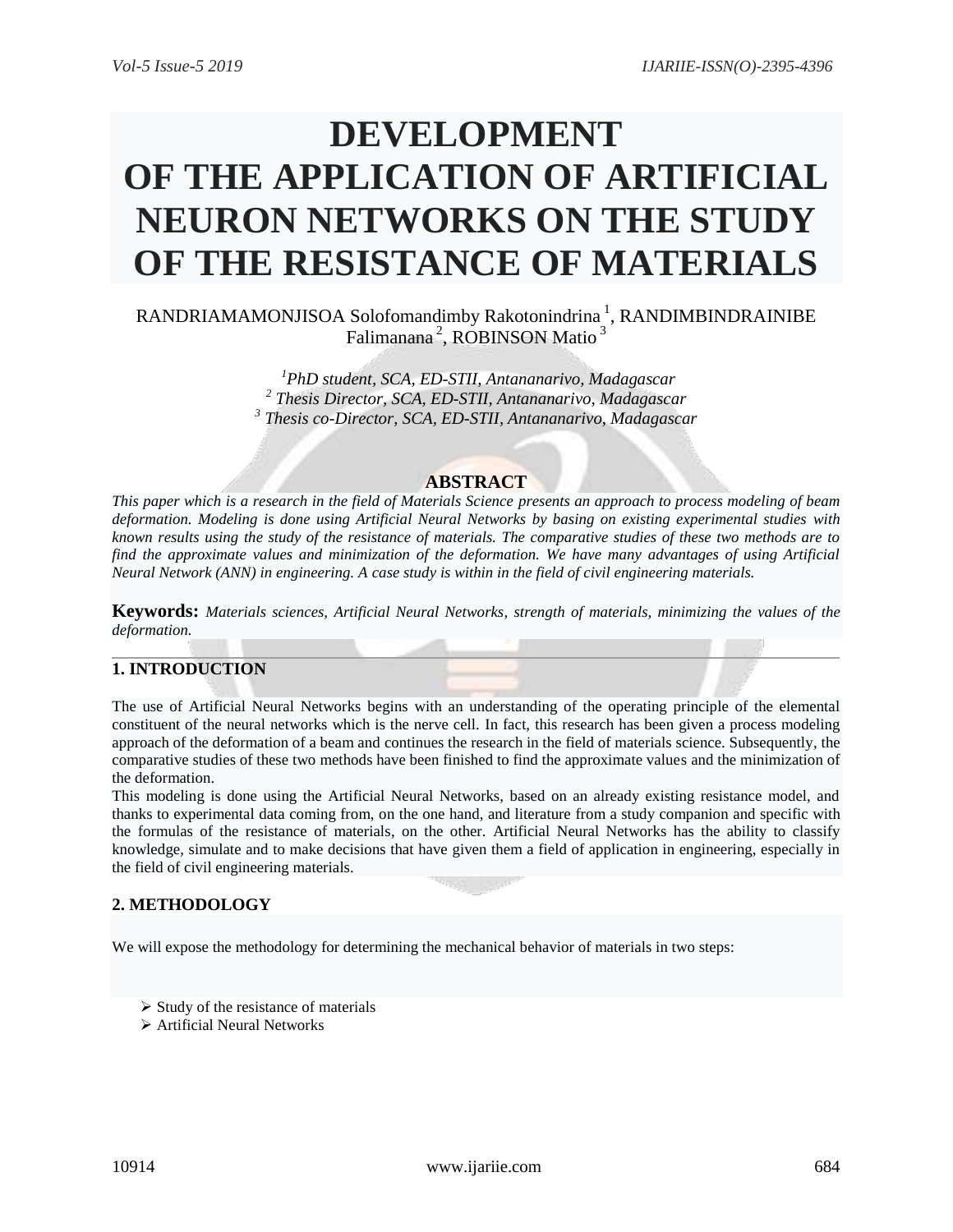

**Fig -1** Methodology of the association of materials resistance and ANN

#### **2.1 Study of the resistance of materials**

We take the case of a single-flush beam and then determine the modeling of the linear and non-linear behavior of reinforced concrete structures. Following figure represents recessed beam of dimension of 3m of length, thickness 20cm and 50cm of height:



**Fig -2** Recessed beam at one end and subjected to a force at the other end

#### **2.2 Presentation of variables and equations**

Among the parameters which define the values of the stresses, we distinguish the bending moments, the shearing forces. These values are given according to the results obtained and according to the length of the beam. In that case, the generalized constraints and the deformation are given by:

$$
M(x) = -Fx
$$

$$
T(x) = -F
$$

I,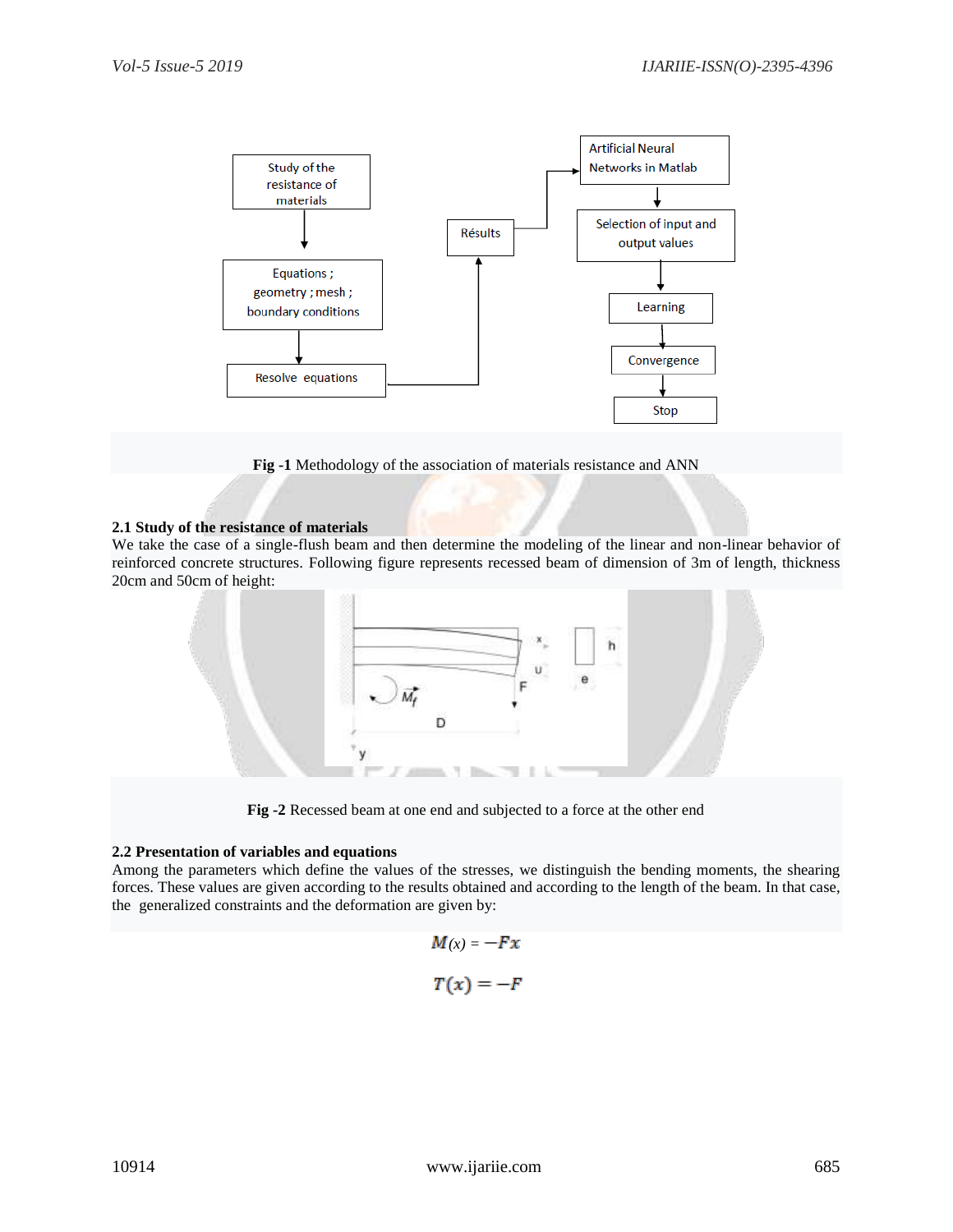$$
U(x) = \frac{-Fx^{2}}{6EI}(2D - x)
$$

$$
I = \frac{bh^{3}}{12}
$$

Where x varies from 0 to D, such as D is the length of the beam.

| Table -1 Order of magnitude of the mechanical behavior of concrete |                          |                               |                                                  |  |  |  |  |
|--------------------------------------------------------------------|--------------------------|-------------------------------|--------------------------------------------------|--|--|--|--|
| <b>Material</b>                                                    | Young's module<br>E(Mpa) | <b>Poisson</b><br>coefficient | <b>Break limit (Mpa)</b>                         |  |  |  |  |
| <b>Concrete</b>                                                    | 30 000                   | 0.2                           | $20$ à 40<br>(compression)<br>$2$ à 5 (traction) |  |  |  |  |

#### **2.3 Values to solicitations**

The results of sagging moments and shear forces are shown in Figure 3 and 4.





20 30  $40<sub>1</sub>$ 

у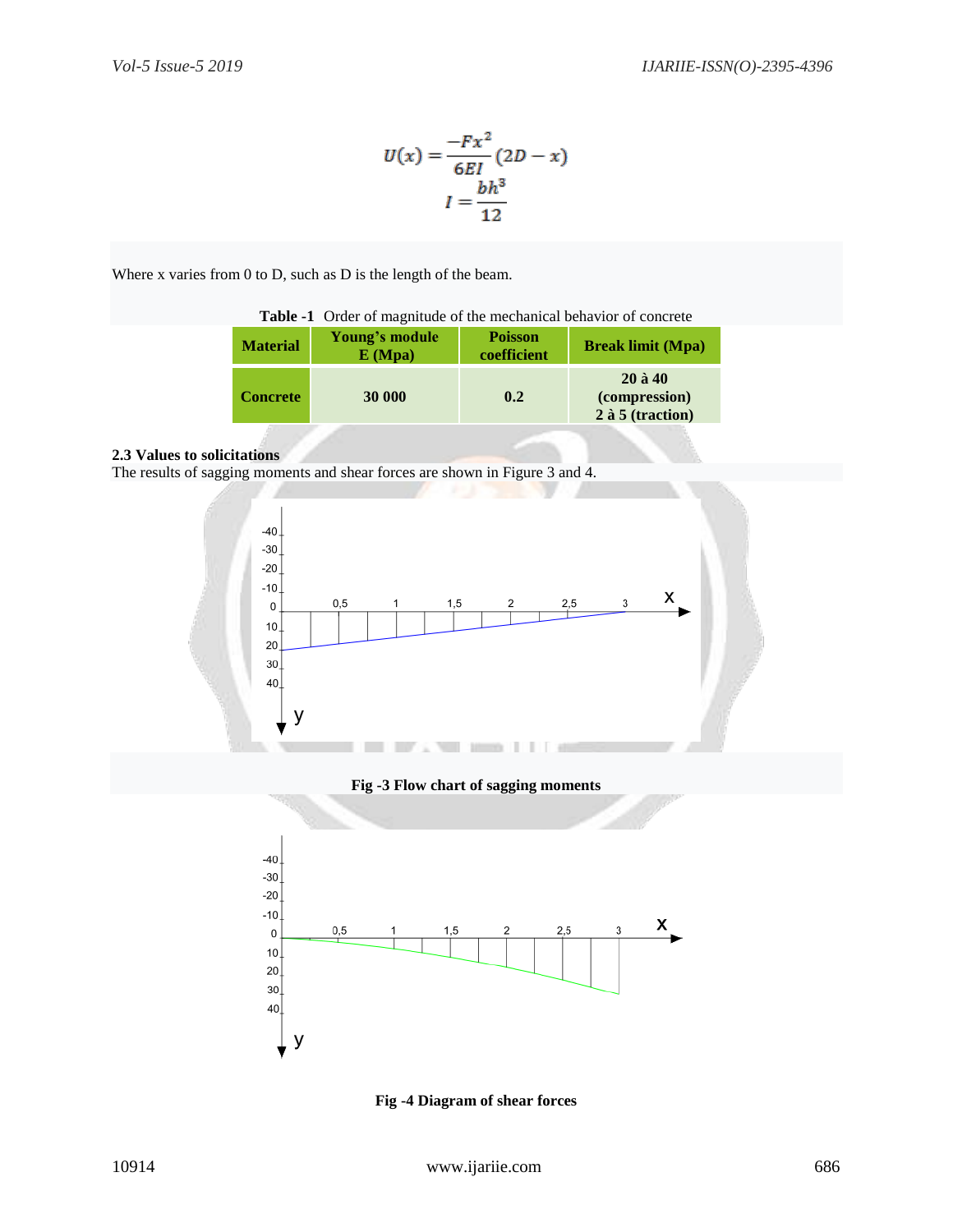#### **2.3 Artificial Neural Networks**

#### **a) Artificial Neural Network (ANN) Model**

The multilayer backpropagation neural network was chosen in this study because of its popularity and its ability to achieve classification, prediction, and model optimization. The use of supervised learning requires knowledge of a desired output for any element of the set of input data. The multilayer backpropagation model consists of three types of layers, the input layer, one or more hidden layers, and an output layer.

In the prediction of the deformation of a beam, the set of input data is represented by the bending moments, the shearing forces. This represents the parameters of the input layer that are transmitted to the hidden layer. Finally, the output layer receives its input from the hidden layers. In our case the exit of the hidden layers represents the deformation.

#### **b) Methodology and implementation**

The first step is to identify the parameters to use for the forecast models. The data is divided into three parts. 70% of the data is used for learning, 15% for the test phase and 15% for validation. The implementation of an ANN model includes these three phases: learning, testing and validation.

The purpose of the learning or training phase is to determine the connection parameters of the network using the optimization technique. The test phase consists of checking the network determined during the learning phase on unused data during the learning phase, and examining the capacity of the network to generalize the learning examples (by comparing the actual output of the network with the desired exit). The validation phase is performed on the last part of the data. This learning is supervised.



**Fig -5** ANN development methodology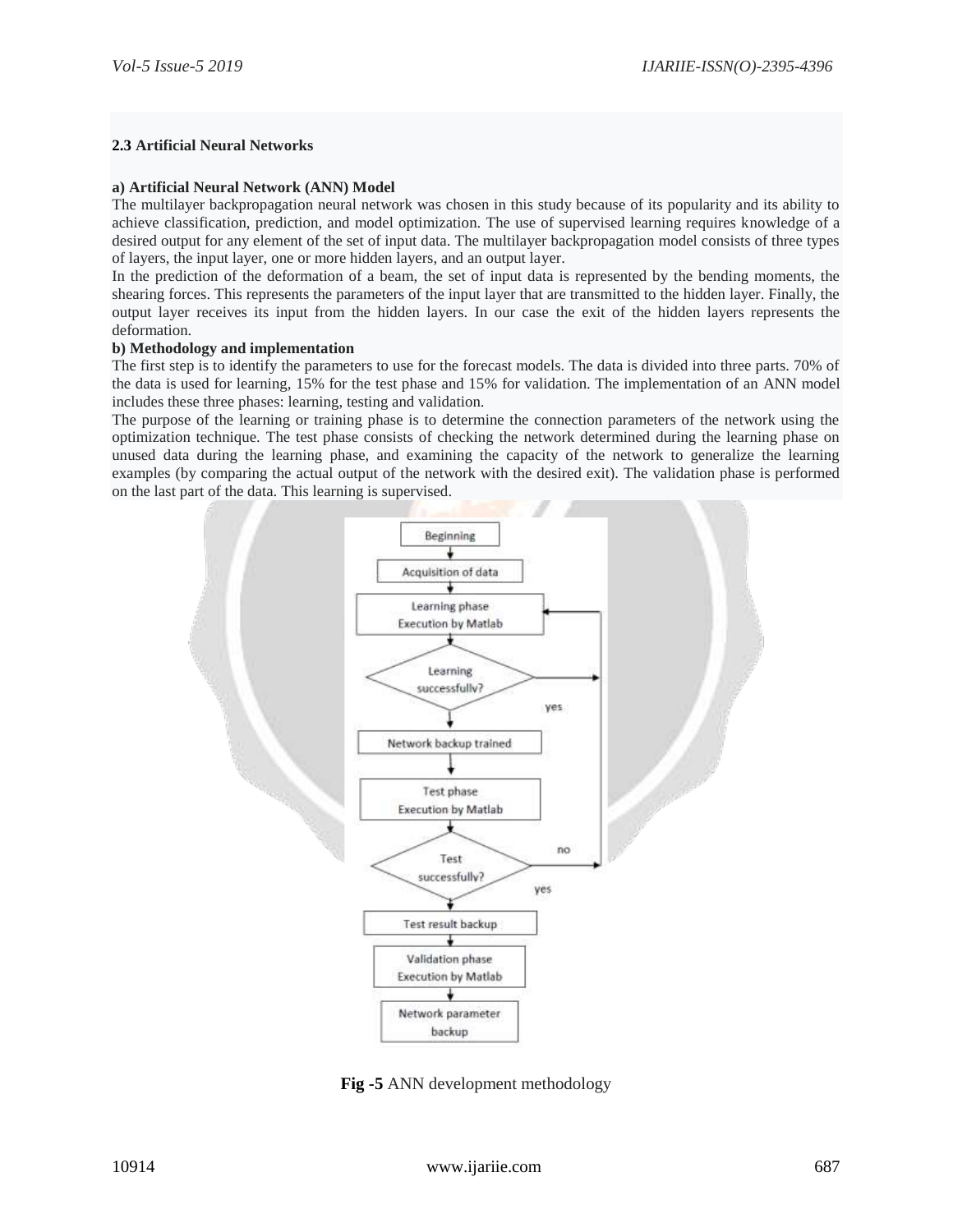First of all, we determine the type of learning algorithm to use in our research. After several attempts, the Levenberg-Marquardt algorithm proves to be the most efficient and the most reliable. In that case, we have found that 110 iterations as being the limit of the convergence process. The learning was based on the Levenberg-Marquardt algorithm with error-gradient backpropagation with standard Tansigmoid transfer functions corresponding respectively to the hidden and output layers.



**Fig -6 Adopted architecture**

#### **3. RESULTS**

**3.1 Weighted sum of the neuron inputs of the output layer** The output calculated by the ANN is defined by:

 $y(h) = f(\sum_{i=1}^{n} W_i x_i)$ 

The weighted sum of the inputs of the neuron of the output layer is given by the following formula:

 $h = \sum_{i=1}^{n} W_i x_i$ 

 $W_i$  is the matrix of the weight and one gives the following result.

| 0.04     |     | 1.8555    | $-1.8348$  | 1.4466     |   | (0, 20) | 0,00  | 18,16   |  |
|----------|-----|-----------|------------|------------|---|---------|-------|---------|--|
| 0.04     | $=$ | $-1.3528$ | $-0.30181$ | 2.7212     |   | 0.22    | 0.00  | 18,05   |  |
| 0.04     |     | 2.3116    | 1.3146     | 1.5314     |   | 0,24    | 0,00  | 17.94   |  |
| 0.04     |     | 2.5643    | 0.092914   | $-1.658$   |   | 0,26    | 0,00  | 17,83   |  |
| 0.04     |     | 0.78149   | $-1.7302$  | 1.5021     |   | 0.28    | 0,00  | 17,72   |  |
| 0.04     |     | 1.6514    | 1.74       | $-1.8474$  | X | 0,30    | 0,00  | 17,61   |  |
| 0.04     |     | 2.574     | 1.74       | $-0.39068$ |   | 0,34    | 0,00  | 17,39   |  |
| 0.04     |     | 0.37876   | 2.7016     | 1.2925     |   | 0.36    | 0,00  | 17,28   |  |
| $\cdots$ |     | 1.3723    | $-0.77091$ | 2.5704     |   |         |       |         |  |
| $-2,19/$ |     | 0.56448   | 0.97221    | 2.9413     |   | 3.20    | 25.05 | $-1.20$ |  |

#### **3.1 Mean Squared Error (MSE)**

In fact, the variation of the error is shown in Figure 7. This variation converges to a minimum value of the mean squared error or MSE, which verifies the quality of the simulation. We find this the MSE equal to  $9,4953 \times 10^{-7}$ .

$$
MSE = \frac{1}{n} \sum_{i=1}^{n} (c_i - o_i)^2
$$

10914 www.ijariie.com 688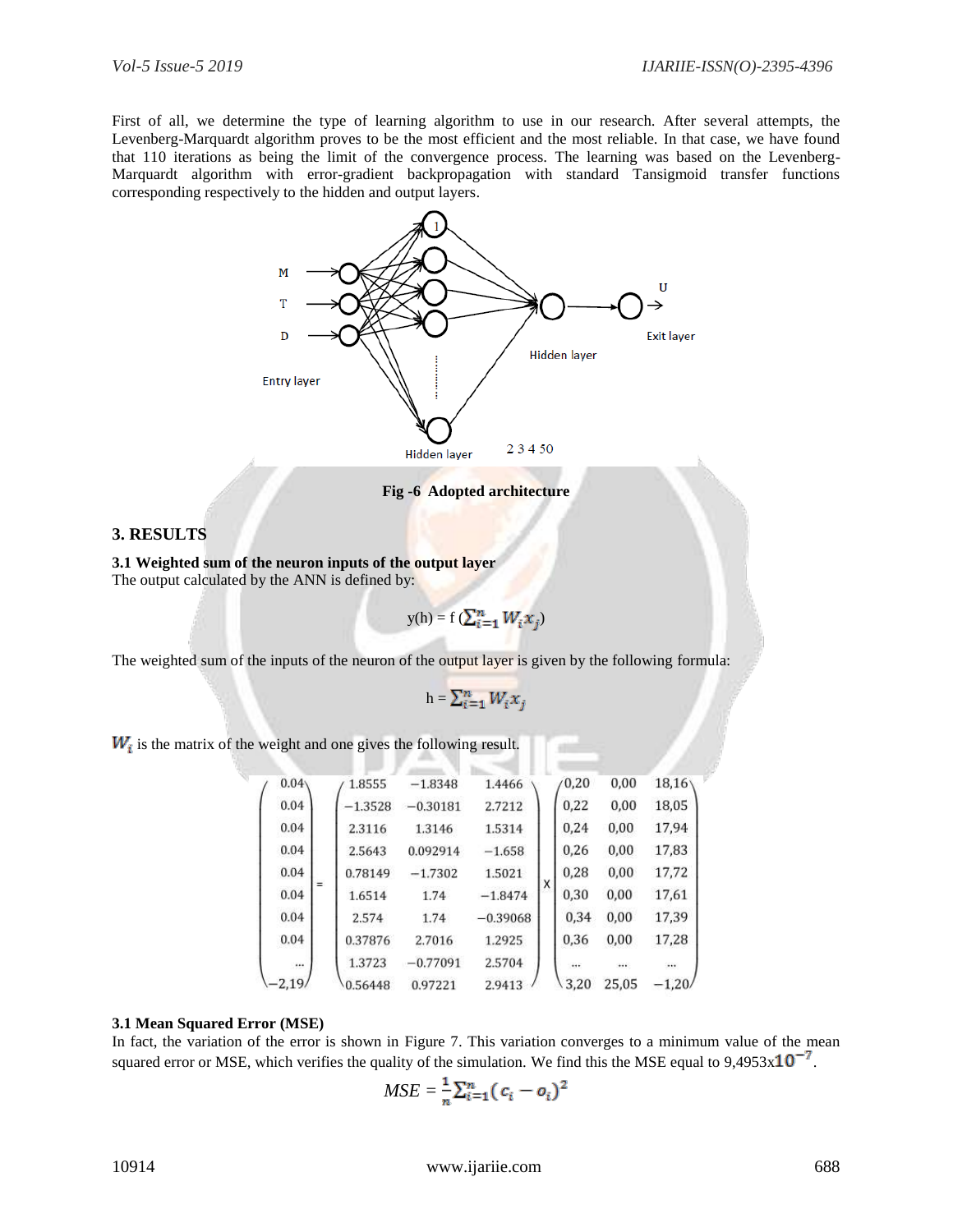

Best Validation Performance is 9.4953e-07 at epoch 110



The gradient of the error is noted by:

We can write E in the form:

From where:

$$
E=\frac{1}{2}(d-y(h))^2
$$

 $E = \frac{1}{2}\delta^2$ 

 $\nabla E =$ 

 $\frac{\partial E}{\partial W_i}$ 

It is assumed that the output layer has only one neuron. The mean squared error E is:



**Fig -8** Gradient curve to error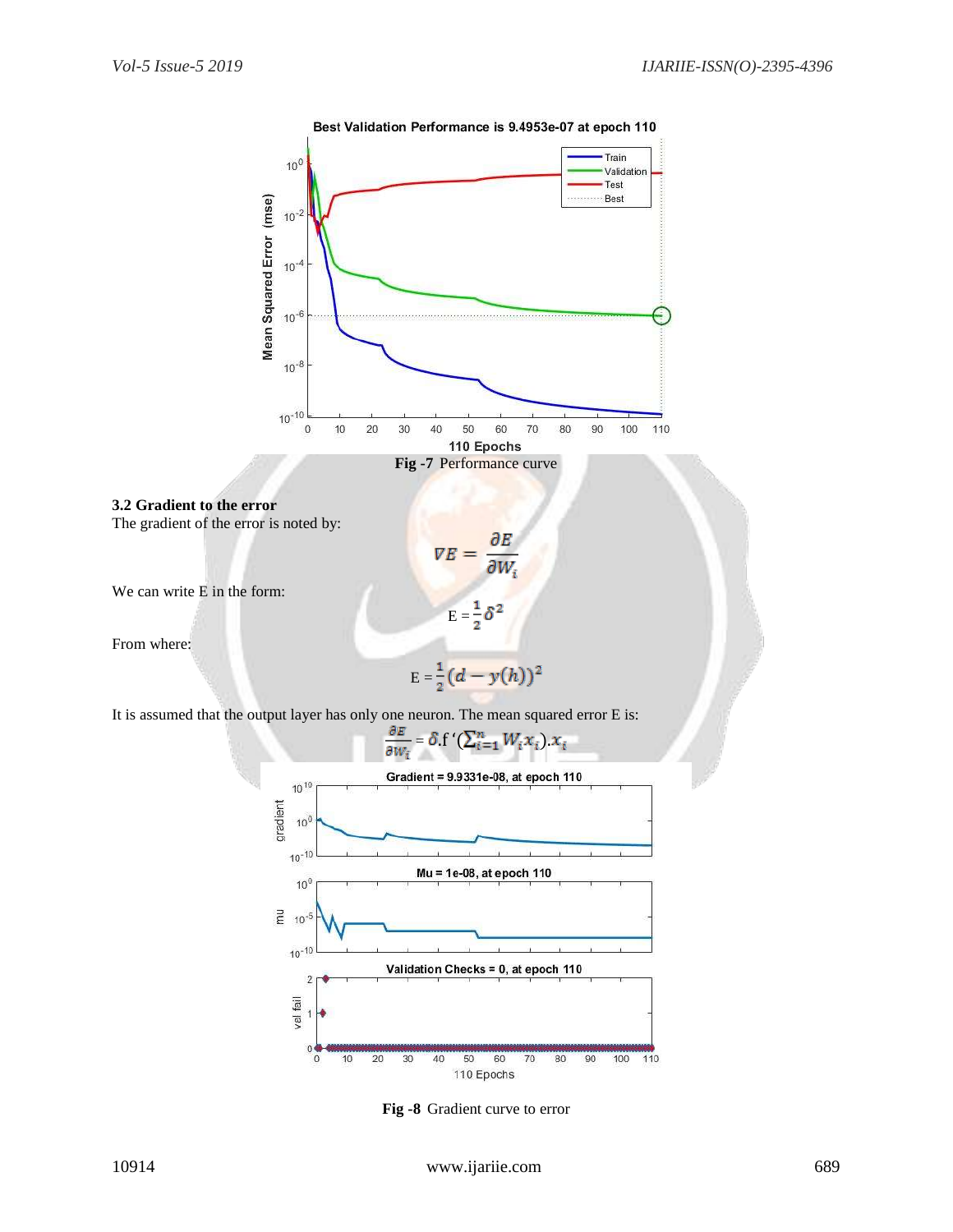#### **3.3 Regression**

The following regression illustrates that the relationship between the simulated output and the actual output is about 1 to 1. We find  $R = 0.99986$ .



**Fig -9** Regression curve

 $e_k = d_k - z_k$ 

# **3.4 Desired and simulated output at the same frequency**

Let the error at the output of the neuron k:

With:

 $d_k$  the desired exit

 $Z_k$ : the simulated exit by the ANN

The two responses will be at the same frequencies the desired and simulated output represented by the following figure:



**Fig -10** Chronogram of the desired and simulated exit